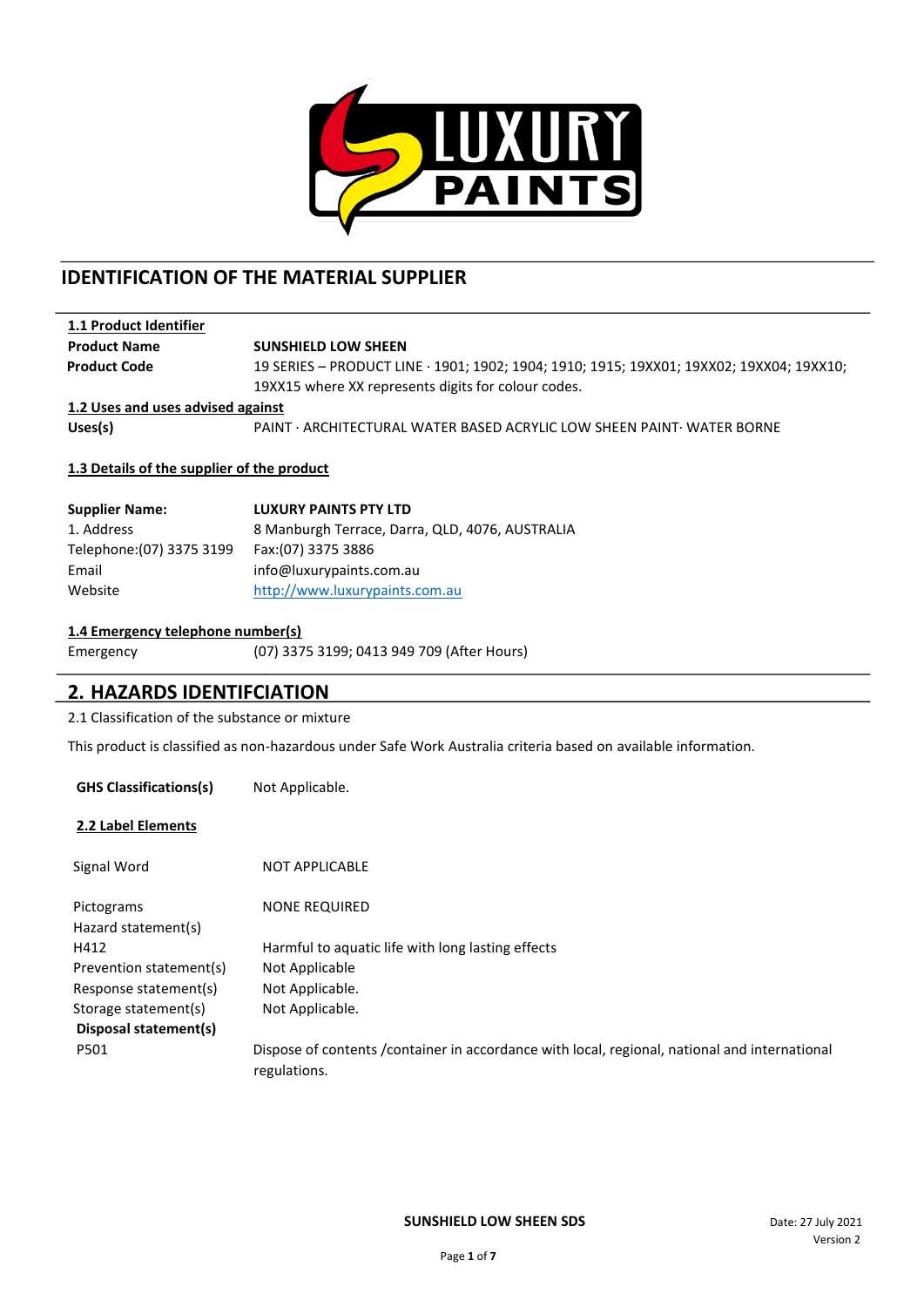# **3. COMPOSITION/ INFORMATION OF INGREDIENTS**

### **3.1 Substances / Mixtures**

| Ingredient                                  | <b>CAS Number</b> | <b>Content Weight %</b> |
|---------------------------------------------|-------------------|-------------------------|
| Acrylic Co-polymer                          | Not available.    | 10 to 25                |
| Titanium Dioxide                            | 13463-67-7        | 10 to 30                |
| Zinc Oxide                                  | 1314-13-2         | ${<}1$                  |
| Pigments – non hazardous                    | Various           | 5 to 20                 |
| Propylene Glycol                            | $57 - 55 - 6$     | 1 to 10                 |
| Preservative – non formaldehyde type        |                   | $0.05$ to $0.8$         |
| Ingredients determined to be non-hazardous. |                   | <b>Balance</b>          |

### **4. FIRST AID MEASURES**

#### **4.1 Description of first aid measures**

| Eye                  | If in eyes, hold lids apart and flush continuously with running water. Seek immediate medical<br>attention.                                                                |
|----------------------|----------------------------------------------------------------------------------------------------------------------------------------------------------------------------|
| <b>Inhalation</b>    | If inhaled, remove from contaminated area. Other measures are usually unnecessary. If skin                                                                                 |
| <b>Skin</b>          | or hair contact occurs, remove contaminated clothing and flush skin and hair with running<br>water (and soap if available). Seek medical attention if there is irritation. |
| Ingestion            | Immediately give a glass of water. If advice is needed, contact a Poison Information Centre on 13<br>11 26 (Australia wide) or a doctor (at once)                          |
| First aid facilities | Eye wash facilities and safety shower should be available.                                                                                                                 |

#### **4.2 Most important symptoms and effects, both acute and delayed**

See Section 11 for more detailed information on health effects and symptoms.

#### **4.3 Immediate medical attention and special treatment needed** Treat

symptomatically. Provide eye baths and safety showers.

### **5. FIRE FIGHTING MEASURES**

### **5.1 Extinguishing media**

This product is not flammable unless strongly heated in an existing fire. Use extinguishing media for surrounding burning material.

### **5.2 Special Hazards arising from the substance or mixture**

The material is not readily combustible. However in a fire the components can decompose and may evolve some toxic fumes.

### **5.3 Advice for firefighters**

A self-contained breathing apparatus and suitable protective clothing should be worn in fire conditions. Use water delivered to cool intact containers and nearby storage areas. Prevent extinguishing media from escaping to drains and waterways.

### **5.4 Hazchem code**

None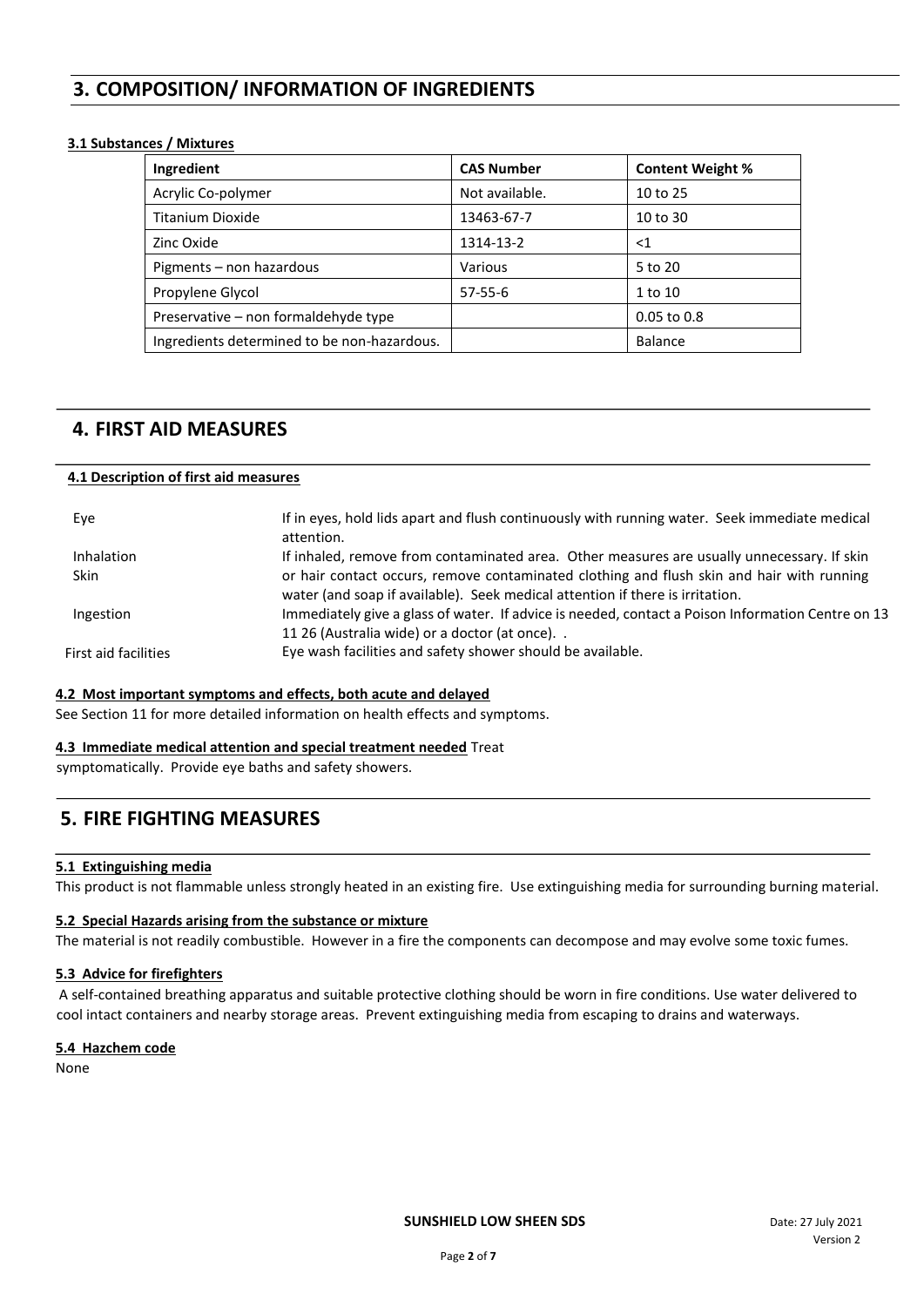# **6. ACCIDENTAL RELEASE MEASURES**

### **6.1 Personal precautions, protective equipment and emergency procedures**

Avoid inhalation of vapours. Avoid contact with skin and eyes. Wear suitable Personal Protective Equipment (PPE) as detailed in section 8 of the SDS. Contaminated clothing should be thoroughly cleaned. Contact emergency services where appropriate.

### **6.2 Environmental precautions**

Do not allow to enter drains, sewers or watercourses. Spillages or uncontrolled discharges into watercourses must be alerted to the Environmental Agency or other appropriate regulatory body.

### **6.3 Methods of cleaning up**

Contain spillage, then cover / absorb spill with absorbent material (sawdust, vermiculite, sand or similar), collect and place in suitable containers for disposal. Contaminated absorbent must be removed in sealed, plastic lined drums and disposed of via an authorized waste disposal contractor.

### **6.4 Reference to other sections**

See sections 8 and 13 for exposure controls and disposal.

# **7. HANDLING AND STORAGE**

### **7.1 Precautions for safe handling**

Observe good personal hygiene, including washing hands before eating. Prohibit eating and drinking in contaminated areas. This product is non -flammable. Keep container closed. Handle containers with care. Open slowly to control possible pressure release. Avoid contact with skin and eyes. Wear suitable protective clothing and gloves. (See Section: 8)

### **7.2 Conditions for safe storage, including any incompatibilities**

Store tightly sealed in a cool, dry, well-ventilated area, removed from heat and foodstuffs. Ensure containers are adequately labelled, protected from physical damage and sealed when not in use. Check regularly for leaks or spills.

# **8. EXPOSURE CONTROLS / PERSONAL PROTECTION**

#### **8.1 Control parameters Exposure standards**

| Ingredient       | Reference | <b>TWA</b> |       |     |       |
|------------------|-----------|------------|-------|-----|-------|
|                  |           | ppm        | mg/m3 | ppm | mg/m3 |
| Propylene Glycol | SWA (AUS) | 150        | 474   |     | $- -$ |

### **8.2 Exposure controls**

Engineering controls Avoid inhalation. Use in well ventilated areas. Keep containers closed when not in use.

| <b>PPF</b>  | B OVERALLS, SAFETY SHOES, SAFETY GLASSES, GLOVES |
|-------------|--------------------------------------------------|
| Eyes / Face | Wear splash-proof goggles.                       |
| Hands       | Wear PVA or Viton (R) gloves.                    |
| Body        | Wear coveralls                                   |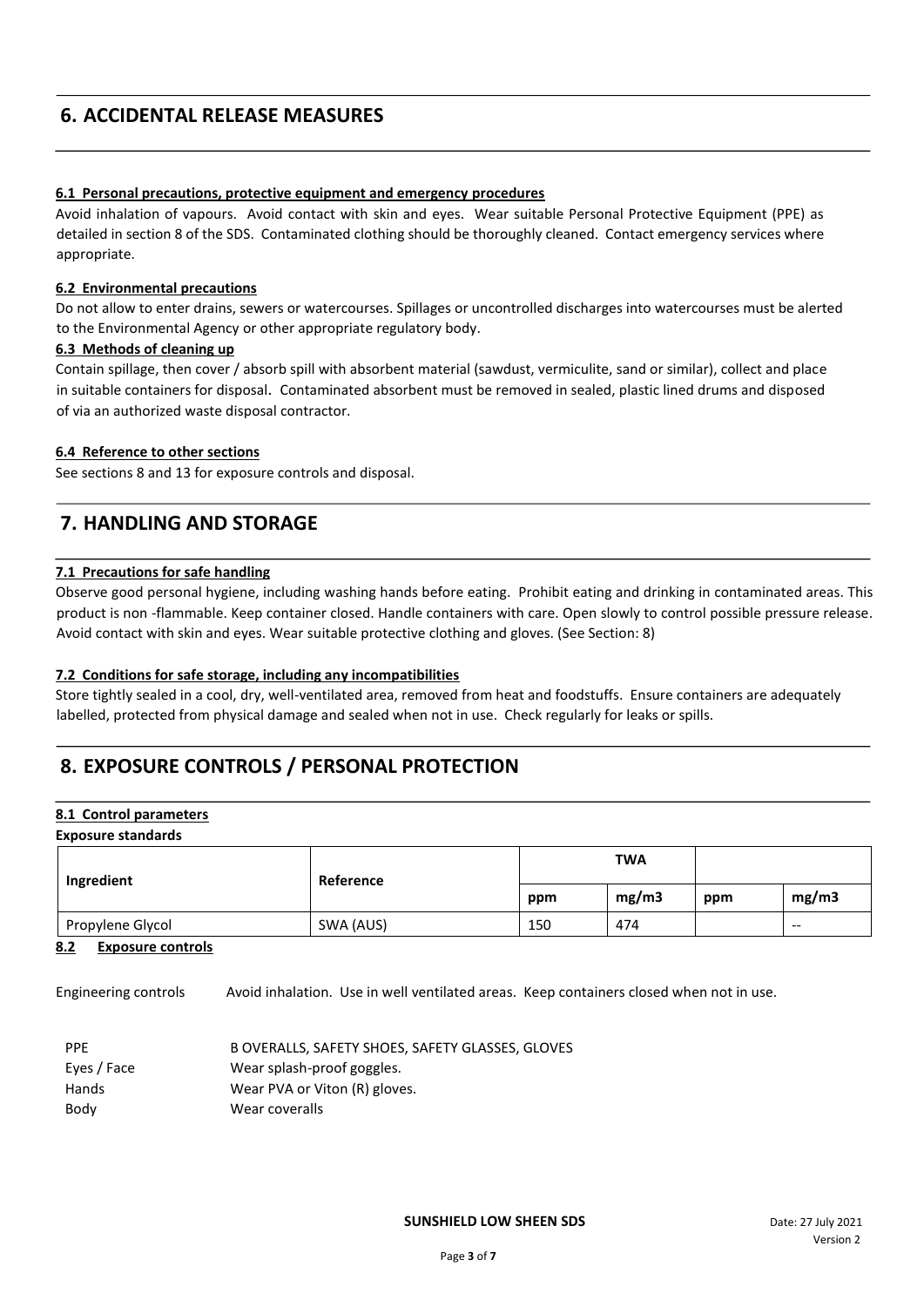#### Respiratory

If spraying or if risk of inhalation exists wear a respirator meeting the requirements of AS/NZS 1715. If sanding dry product, wear a Class P1 (Particulate) respirator.



## **9. PHYSICAL AND CHEMICAL PROPERTIES**

### **9.1 Information on basic physical and chemical properties**

| Appearance                       | <b>COLOURED LIQUID</b>   |
|----------------------------------|--------------------------|
| Odour                            | MILD SLIGHTLY AMMONIACAL |
| <b>Flammability</b>              | <b>NON FLAMMABLE</b>     |
| Flash point                      | <b>NOT APPLICABLE</b>    |
| <b>Boiling point</b>             | 100°C (Water)            |
| <b>Melting point</b>             | 0°C (Water)              |
| <b>Evaporation rate</b>          | <b>NOT AVAILABLE</b>     |
| рH                               | $8 - 10$                 |
| <b>Specific Gravity</b>          | $1.3 - 1.5$              |
| <b>Vapour density</b>            | <b>NOT AVAILABLE</b>     |
| <b>Partition coefficient</b>     | <b>NOT AVAILABLE</b>     |
| <b>Autoignition temperature</b>  | $>200^{\circ}$ C         |
| <b>Decomposition temperature</b> | <b>NOT AVAILABLE</b>     |
| Viscosity                        | >800 cSt @ 25°C          |
| <b>Explosive properties</b>      | None                     |
| <b>Oxidising properties</b>      | <b>NOT OXIDISING</b>     |
| <b>Odour Threshold</b>           | <b>NOT AVAILABLE</b>     |
| % Volatiles                      | $45 - 55$                |

# **10. STABILITY AND REACTIVITY**

### **10.1 Reactivity**

Reacts with oxidizing agents, mineral acids, halogenated organic compounds.

### **10.2 Chemical stability**

Stable under recommended conditions of storage.

### **10.3 Possibility of hazardous reactions**

Hazardous polymerization is not expected to occur.

### **10.4 Conditions to avoid**

Keep away from heat and direct sunlight. Avoid contact with food. Avoid exposure to frost, excess heat, sunlight and open flames.

### **10.5 Incompatible materials**

Incompatible with oxidising agents (e.g. hypochlorites), acids (e.g. nitric acid).

### **10.6 Hazardous decomposition products**

May give off toxic fumes in a fire when strongly heated. Carbon monoxide and carbon dioxide. No hazardous decomposition products when stored and handled correctly except on burning. See FIRE FIGHTING MEASURES; Section: 5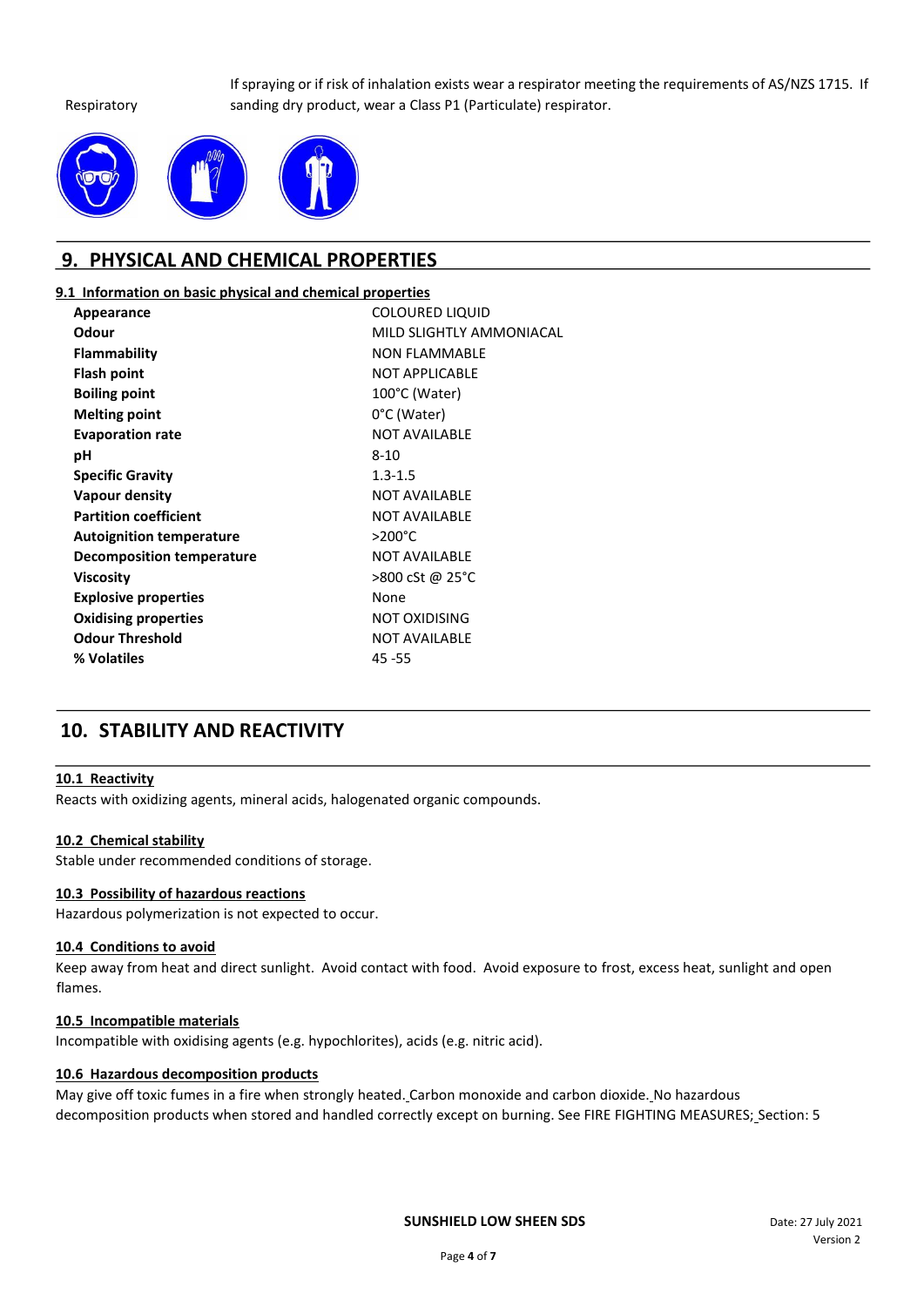# **11. TOXICOLOGICAL INFORMATION**

### **11.1 Information on toxicological effects**

**Acute Toxicity Information available for the product:** Harmful if swallowed, or if in contact with skin, and/or if inhaled.

**Information available for the ingredient(s):** None.

| <b>Skin</b>              | Contact may result in irritation. Prolonged exposure may result in dryness and<br>cracking.                                                                                                                                                                                                                                                                                                                                                                                     |  |
|--------------------------|---------------------------------------------------------------------------------------------------------------------------------------------------------------------------------------------------------------------------------------------------------------------------------------------------------------------------------------------------------------------------------------------------------------------------------------------------------------------------------|--|
| Eye                      | Contact may result in irritation, lacrimation, pain and redness.                                                                                                                                                                                                                                                                                                                                                                                                                |  |
| <b>Sensitisation</b>     | May cause an allergic skin reaction. This product is not classified as a respiratory<br>sensitiser.                                                                                                                                                                                                                                                                                                                                                                             |  |
| <b>Mutagenicity</b>      | No data available to classify as a mutagen.                                                                                                                                                                                                                                                                                                                                                                                                                                     |  |
| Carcinogenicity          | No data available to classify as a carcinogen.                                                                                                                                                                                                                                                                                                                                                                                                                                  |  |
| Reproductive             | Insufficient data available to classify as a reproductive toxin.                                                                                                                                                                                                                                                                                                                                                                                                                |  |
| $STOT$ – single exposure | No data available to make that classification.                                                                                                                                                                                                                                                                                                                                                                                                                                  |  |
| STOT – repeated exposure | No data available to make that classification.                                                                                                                                                                                                                                                                                                                                                                                                                                  |  |
| Aspiration               | This product does not present an aspiration hazard.                                                                                                                                                                                                                                                                                                                                                                                                                             |  |
| <b>Chronic</b>           | Principal routes of exposure are usually by skin contact with the material and inhalation of<br>vapour/spray mist. Prolonged or repeated skin contact may cause drying and/or cracking<br>with irritation and possible dermatitis following. As with any chemical product, contact with<br>unprotected bare skin; inhalation of vapours, mist or dust in a work place environment; or<br>ingestion in any form should be avoided by observing good occupational work practices. |  |

# **12. ECOLOGICAL INFORMATION**

### **12.1 Toxicity**

Long term adverse effects to aquatic organisms are possible if continuous exposure is maintained.

### **12.2 Persistance and degradability**

As the substance is not readily biodegradable, long term retention times in water are to be expected. This applies only in cases where no other elimination mechanisms (photo degradation, hydrolysis, and adsorption) are active.

### **12.3 Bioaccumulative potential** No

Information available.

#### **12.4 Mobility in soil** No

Information available.

### **12.5 Other adverse effects**

Do not allow to escape into the waterways, waste water or soil.

**SUNSHIELD LOW SHEEN SDS** Date: 27 July 2021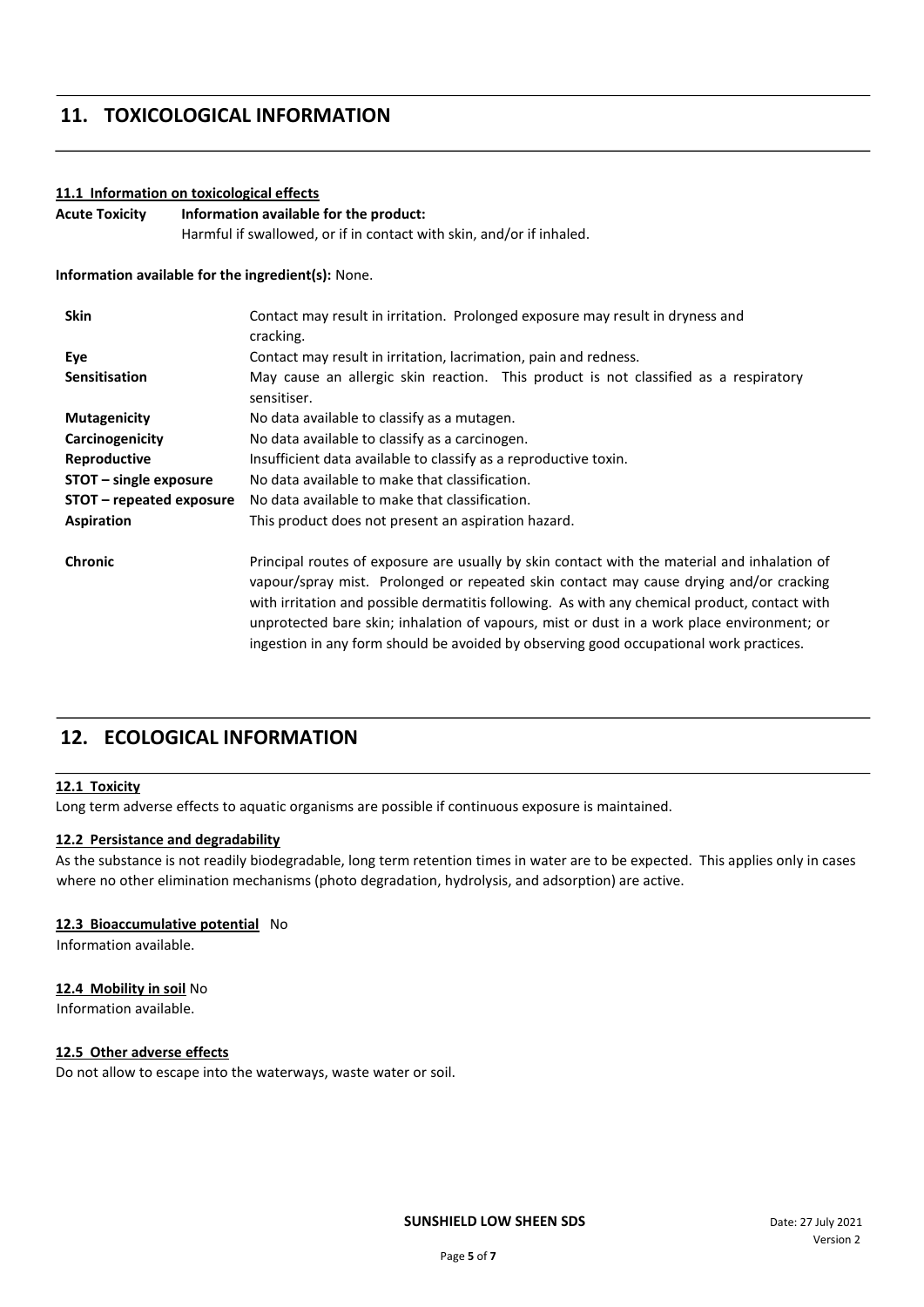### **13. DISPOSAL CONSIDERATIONS**

### **13.1 Waste treatment methods**

**Waste Disposal** For small amounts, absorb with sand, vermiculite or similar and dispose of to an approved landfill site. Contact the manufacturer/supplier for additional information if disposing of large quantities (if required). Prevent contamination of drains and waterways as aquatic life may be threatened and environmental damage may result.

**Legislation** Dispose of in accordance with relevant local and environmental legislation.

### **14. TRANSPORT INFORMATION**

**Road and Rail Transport:** CLASSIFIED AS A NON DANGEROUS GOOD BY THE CRITERIA OF THE ADG CODE. Transport not regulated.

**Marine Transport**: Not classified as Dangerous Goods by the criterion of the International Maritime Dangerous Goods Code (IMDG Code) for transport by sea.

**Air Transport**: Not classified as Dangerous Goods by the criterion of the International Air Transport Association (IATA Code) Dangerous Goods Regulation for transport by air.

Declaration for land, sea and air shipment: PAINT

**Hazchem code** Nil

### **15. REGULATORY INFORMATION**

### **15.1 Safety, health and environmental regulations/legislation specific for the substance or mixture**

| <b>Poison schedule</b>      | None.                                                                                                                                                                                                                                                                         |  |
|-----------------------------|-------------------------------------------------------------------------------------------------------------------------------------------------------------------------------------------------------------------------------------------------------------------------------|--|
| <b>Classifications</b>      | Safework Australia criteria is based on the Globally Harmonised System (GHS) of Classification and<br>Labelling of Chemicals.<br>The classifications and phrases listed below are based on the Approved Criteria for Classifying<br>Hazardous Substances [NOHSC: 1008(2004)]. |  |
| <b>Hazard Codes</b>         | None.                                                                                                                                                                                                                                                                         |  |
| <b>Risk Phrases</b>         | R36/37/38<br>Irritating to eyes, respiratory system and skin.                                                                                                                                                                                                                 |  |
| <b>Safety Phrases</b>       | S3/7/9<br>Keep container tightly closed in a cool, well ventilated place.<br>S24/25<br>Avoid contact with skin and eyes.<br>S62 If swallowed, do not induce vomiting; seek medical advice immediately and show this container<br>or label.                                    |  |
| <b>Inventory listing(s)</b> | AUSTRALIA: AICS (Australian Inventory of Chemical Substances) All<br>components are listed on AICS, or are exempt.                                                                                                                                                            |  |